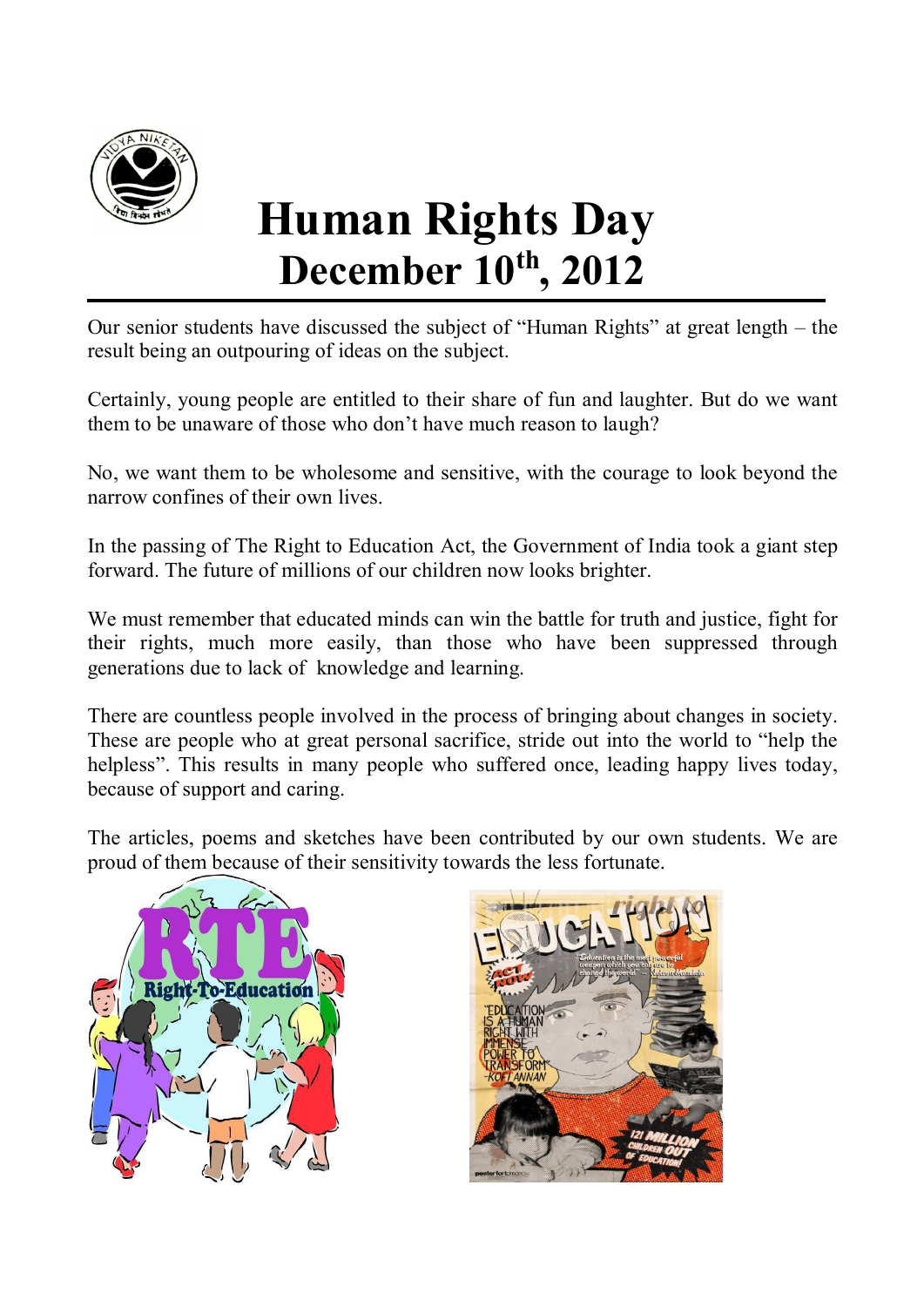### **Discrimination in India**

Being discriminated against, is psychological torture. It drains all the confidence and enthusiasm from a person. Harassing, abusing and denying people their rights and treating them inhumanly, can never be justified.

The types of discrimination that are most prevalent and widely discussed are caste discrimination i.e. harassing and abusing a person because of his or her caste status. The rights of women are often denied to them. Something which is debated about extensively is class based or economic discrimination, which involves discriminating against a person because of his economic condition or status i.e. harassing poor people, servants, labourers, peons etc.

Apart from these categories of discrimination, there are many more forms prevailing in our society that are both subtle and glaring. One is discrimination based on skin colour. People with dark complexions are often rejected. Advertisements now-a-days extensively display this. Most prominently the cosmetics and beauty industry, (which are basically women centric) often show girls with dark complexions being rejected in auditions because of their skin colour. And after she uses the product mentioned in the ad, she becomes fair and she can confidently perform and even win competitions, only because she is fair. Should dark skinned people consider themselves losers? Does success come only to fair skinned people? This is really wrong. Another easily overlooked form of discrimination is based on regionalism and language. This is very much prevalent in North India, where people of south India are made fun of due to their complexion and language, which for some reason appears funny to North Indians. The people of Bihar are also heavily stereotyped and laughed at because of their accent. Northeastern people are also not perceived as "truly" Indian, relating them to Nepalese, Chinese and other Asian people because of their features. Another unnoticed discrimination is on the basis of physical features. For example, short people (especially men) are seen as less desirable and often teased and commented upon. People with disabilities have a hard time.

As a responsible citizen, every Indian should make a pledge to protect the dignity of other human beings.

Swapnil Tiwari, X



Preeti Srivastava-X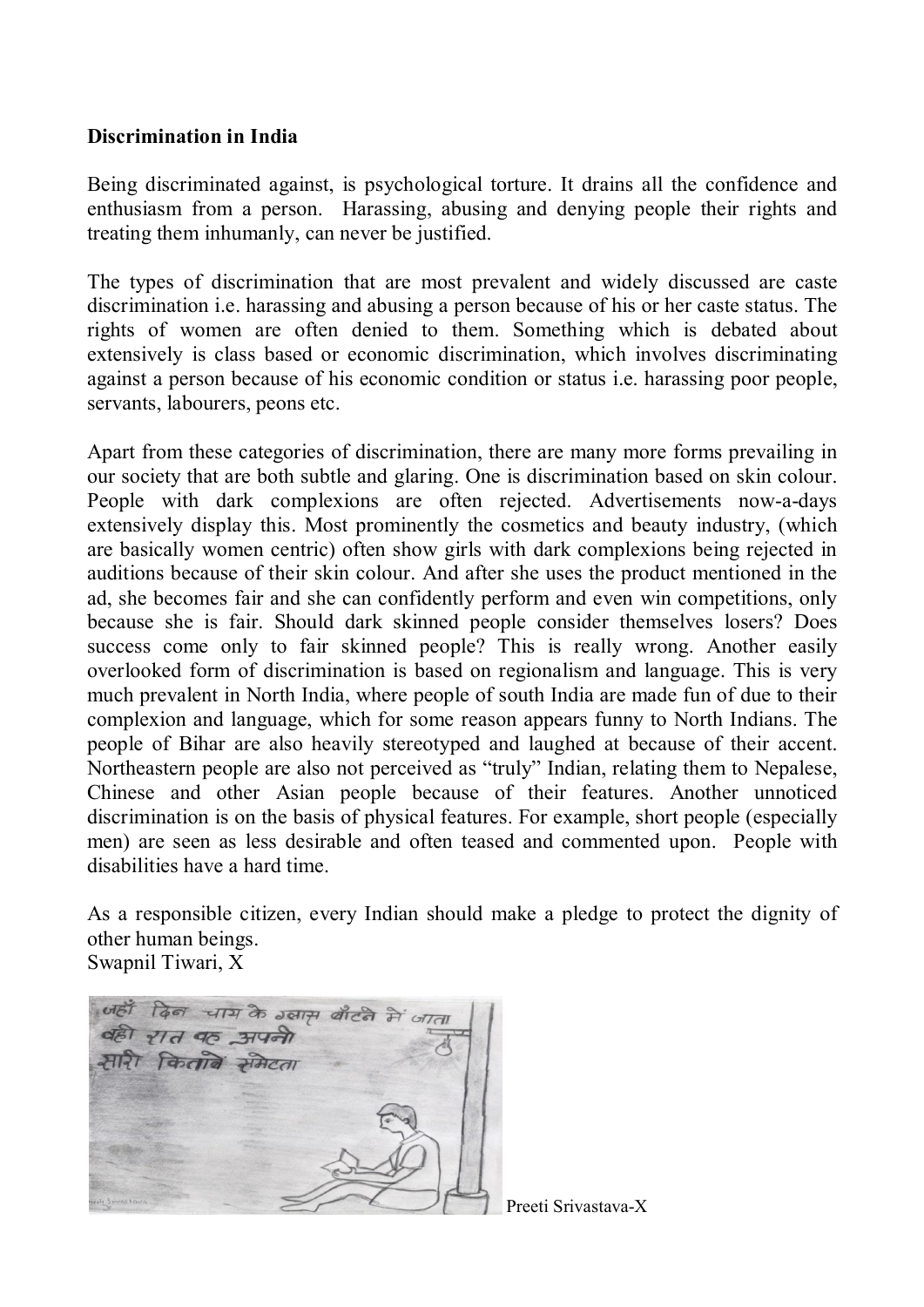

# **The Lost Girl**

## **Do you know This face?**

I just need one moment, can you spare it? She's been missing for six weeks. Please, just tell me, I can't bare it, are you familiar with these cheeks? these eyes? this mouth? this nose? this face You say you've seen this weathered child In some black and rancid place? In dreams? In songs? In cities wild? She is your daughter, claimed by the streets?

Do you know the human race? The race that's won by those who push the weaker ones into the ground

Do you hear the roaring hoards rising up against the violent world and screaming loud, with one accord that they will not take it. Not anymore.

 $\mathcal{L}=\frac{1}{2}$  , where  $\mathcal{L}=\frac{1}{2}$  , where  $\mathcal{L}=\frac{1}{2}$  , where  $\mathcal{L}=\frac{1}{2}$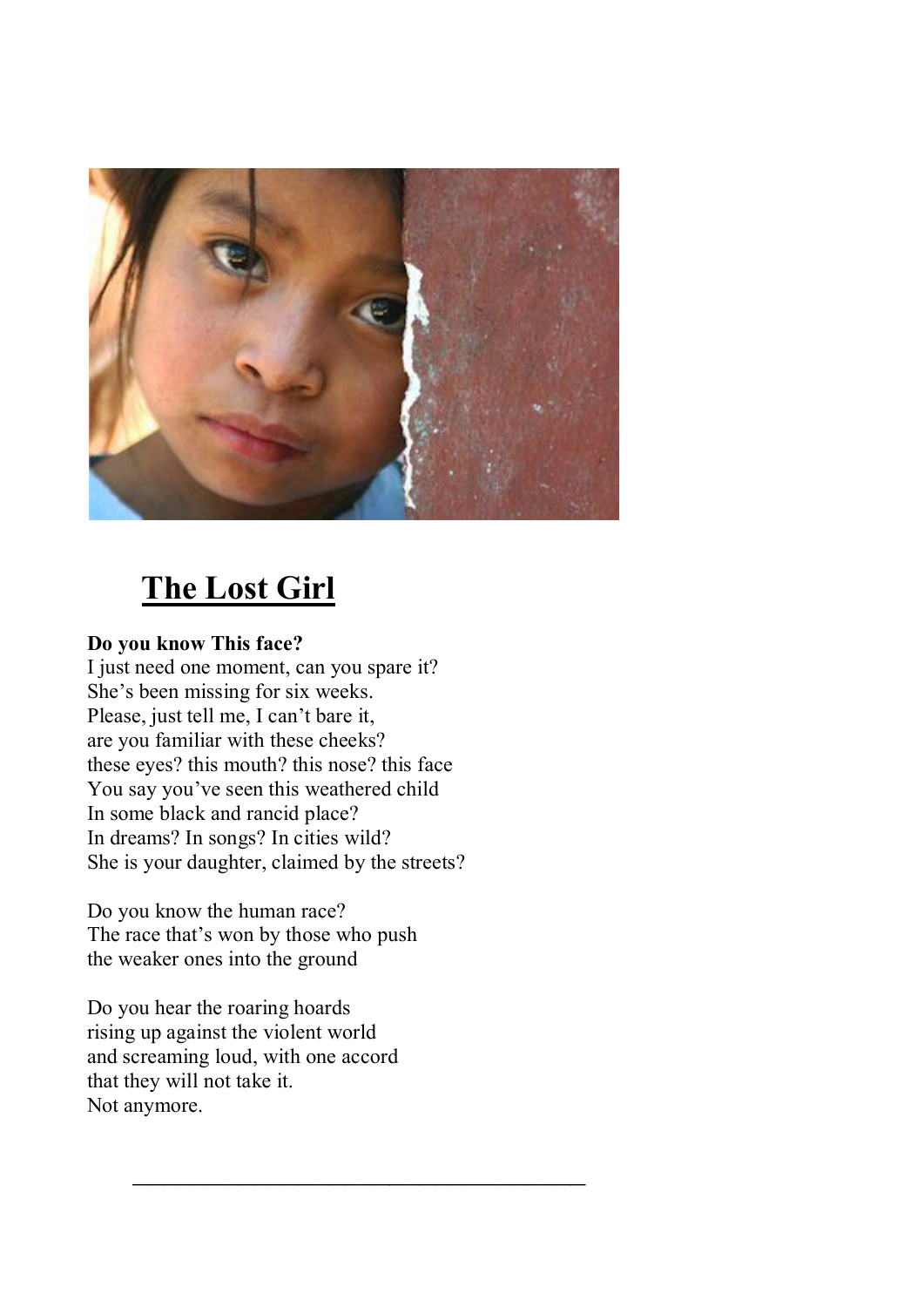#### बाल मज़दूरी एक अभिषाप

कल जब विद्यालय जाने के लिए घर से निकला तो एक दृष्य देखने को मिला, जिसने मुझे सोचने पर मजबूर कर दिया। दो बच्चे मेरे सामने से गुज़रे। एक ने स्कूल की वर्दी पहन रखी थी। उसके पीछे, घर के पुराने व अपने आकार से छोटे कपड़े पहने हुए अपनी पीठ पर बस्ता लटकाए हुए दूसरा बच्चा चल रहा था। आगे से आवाज़ आई ''अरे छोटू ! जल्दी चल न, मुझे स्कूल के लिए देर हो रही है।" छोटू बिना कुछ कहे तेज़ी से चलने लगा।

मेरे सामने भारत की दो तस्वीरे थीं। पहली तस्वीर में समृद्ध, स्वतंत्र भारत नज़र आ रहा था। जहां बच्चों को षिक्षा व अन्य सभी अधिकार प्राप्त थे। वहीं दुसरी तस्वीर में भारत की पराधीन छवि नजर आ रही थी। जहां षिक्षा ही नहीं बल्की सभी अधिकार से बच्चे वंचित थे।

मेरे मन में कई सवाल उठने लगे। वह बालक बस्ते का बोझ तो उठा रहा है, लेकिन क्या वह षिक्षा प्राप्त कर पाएगा? इस बालक का भविप्य क्या होगा? क्या स्वतंत्र भारत की नींव गरीबी, निरक्षरता तथा बाल मजदूरी है?

ऐसे दृष्य हम सब ने कई बार देखे होंगे और षायद उस छोटे से बच्चे को बरतन धोते देख मन में करुणा के भाव उठे होंगे। परंतु हम कुछ भी नहीं करते। ऐसा क्यों? आखिर कब तक?

बाल मज़दूरी कोई आज की समस्या नहीं है। ये तो सदियों से चली आ रही है। गरीबी के बोझ के मार के कारण लोग मजबूर होकर अपने बच्चो की नन्हीं हथेलियों में किताब और खिलौनों की जगह झाडू तथा अन्य काम करने के औज़ार थमा देते हैं।

आज भारत को स्वतंत्र हुए ६४ साल हो चुके हैं। परंतु अब तक हमें बाल मज़दूरी से छुटकारा नहीं मिला है। भारत के संविधान में बाल श्रम को अवैध माना गया है। सरकार ने भी अपनी तरफ से कई कानून बनाए। देखा जाए तो कानून बनने के बाद कूछ मात्रा में बालश्रम के मामलों में कमी आई है। परंतु इस चुनौती को पूरी तरह से समाप्त करने के लिए हम सब को एक साथ होना पड़ेगा और षपथ लेनी होगी कि जहां भी हम बालश्रम देखेंगे, उसके खिलाफ आवाज़ उठाऐंगे। जब हम मन व मस्तिप्क से जागरुक हो जाएंगे तो बालश्रम व षोपण अपने आप समाप्त हो जाएगा। आज के समाज में भावना, हमदर्दी जगाने की उतनी ही आवष्यकता है जितनी कानून की।

xkSjo Hkxr

**X** 



Stuti Pandey-X

A young boy weaving carpets(Child labour)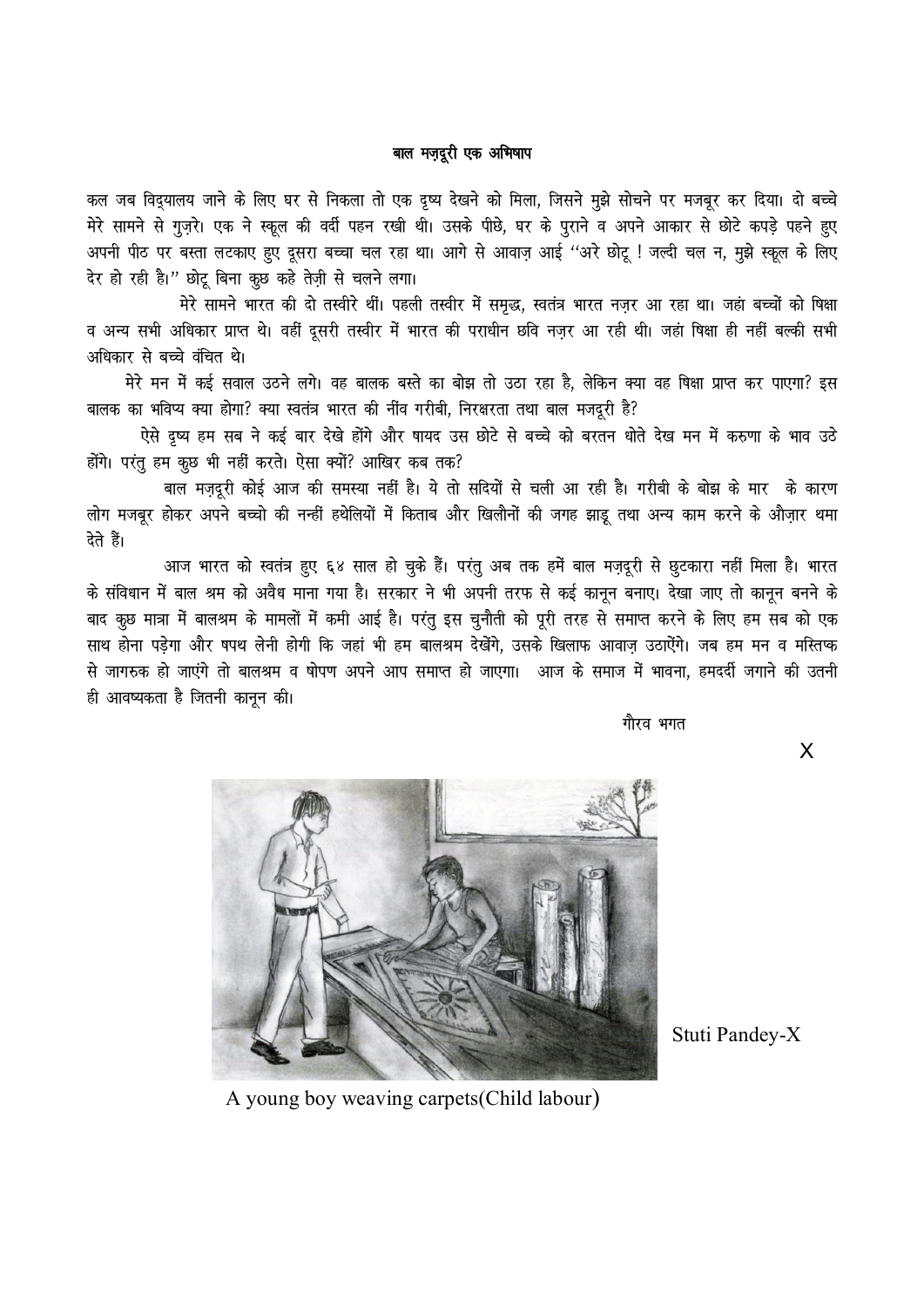

### **EXPLOITATION**

 **Tanya Singh-VIII** 

In our society which is characterized by gender segregation and social stratification, certain sections unfortunately occupy a subordinate position. The Indian constitution guarantees democracy and confers the right of equality to all people. But the reality is that this right, has not reached many lower sections of Indian society. It is these impoverished and alienated people, who struggle, for basic survival. It is sad to know that domestic workers remain exploited even after 64 decades of India's freedom. There is much evidence to show that over a period of time their condition has become much worse. Occupational segregation based on gender has been a global phenomenon. This is a shared concern amongst social activists and researchers. As far as the Indian condition is concerned we find that woman workers constitute one third of the total workforce in India. The non-availability of jobs in rural or tribal areas makes it necessary for lower class women or men to come to big cities like Delhi and work as domestic workers.

Today even middle class people have shifted their workload onto the poor working women whom they call "maids". The increasing demand of domestic workers in Delhi has been the reason for migration of women and children from outside Delhi.

*Contd....*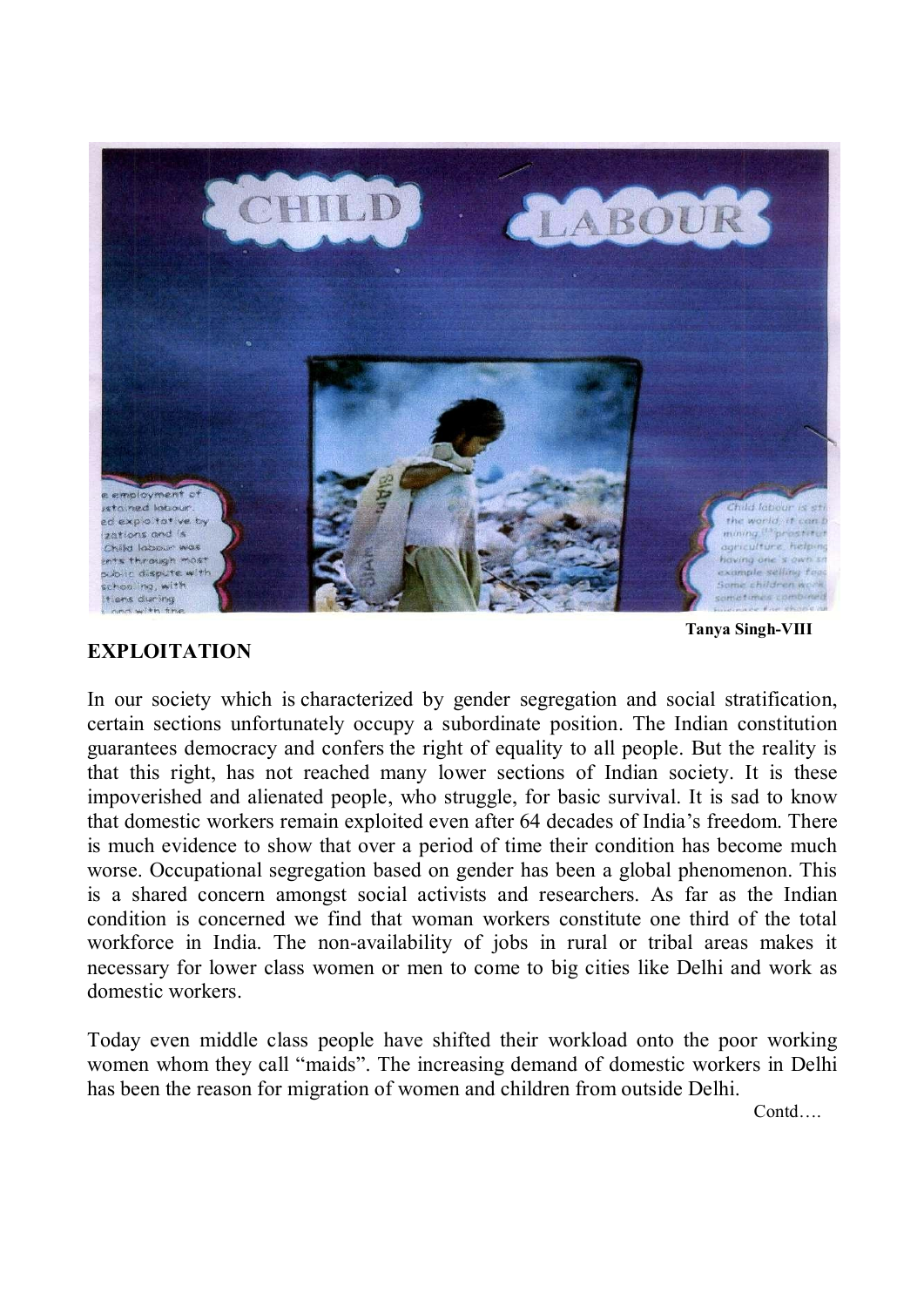Most of the women who migrate to Delhi are from poor families and are illiterate. Their lack of education and skill leaves them with limited choices and when they come to big cities such as Delhi they have to face a number of problems and because of their inexperience and lack of skills they become easy victims of exploitation.

The existing problems of domestic workers have been studied by many researchers, social activists and voluntary organizations at different levels. But they have not succeeded in providing a suitable solution to the problem. In wealthy houses or even in middle class houses if by mistake a maid breaks something, they are sometimes made to pay for it. If they do not do their work properly or come late for work they are abused and ill-treated. We mindlessly say rude words to them without even thinking about their feelings. We forget to treat them like human beings.

Nowadays even children speak rudely to them. They think that talking to them or sitting with them is below their standards and replicate the same rude behaviour in treating them just as their elders do. Our actions speak louder than our words.

**==========================================================================** 

# *Prerna Aggarwal, IX*



I have been imprisoned here For someone else's crime. I have lived my life in fear, And I have done my time.

All I want, is to feel safe-Relaxed and calm and free. I have been good, to fellow men. Why aren't they good to me?

I try to keep my head up high, Imagining the day When I will be allowed to fly, When I will go away,

I only want this misery And fear and pain to end. I only want a life at peace Surrounded by my friends.

Not now. It isn't over yet I must sit out my time, As I have done for all these years, For someone else's crime.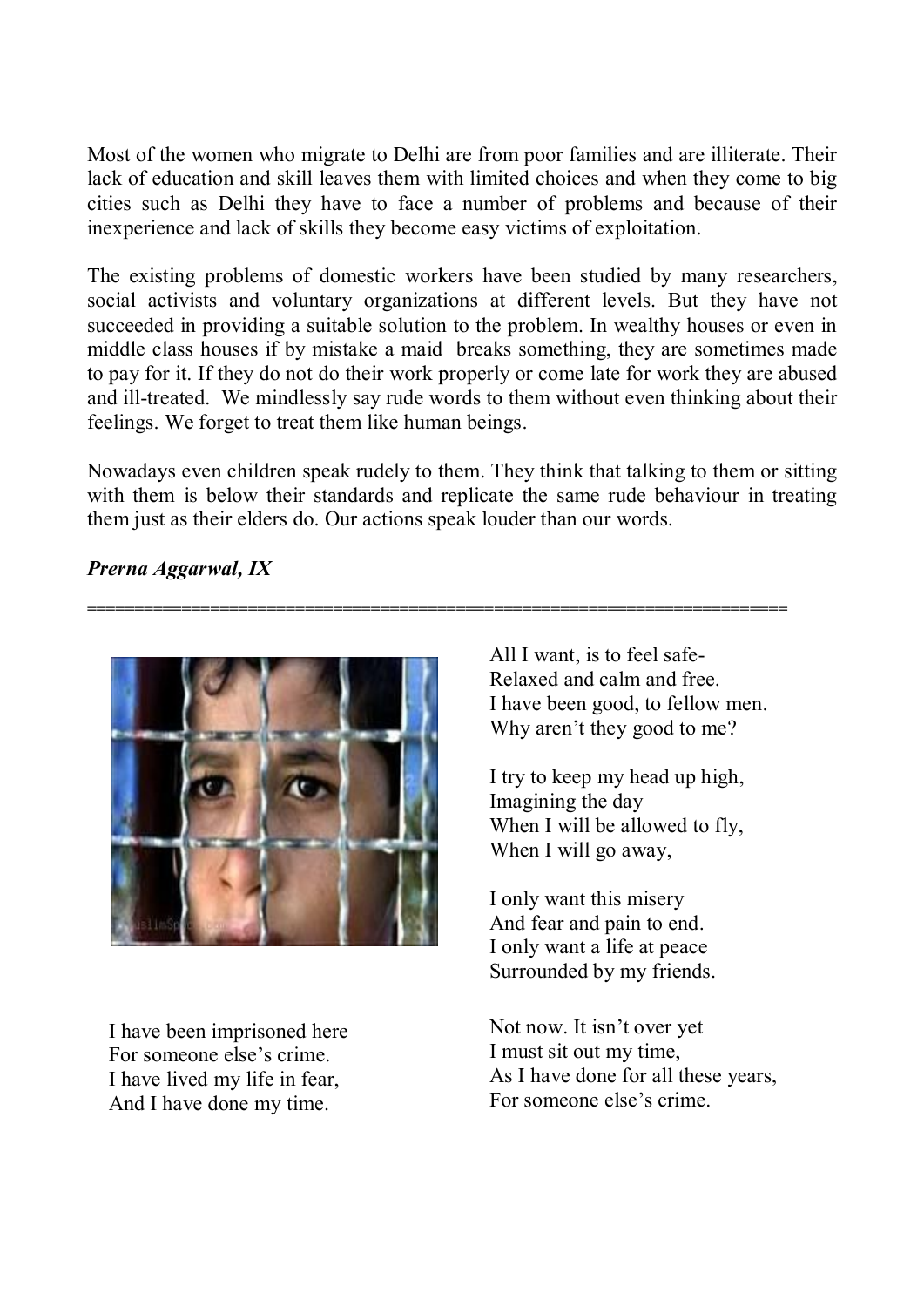

 **==========================** 

Imagine a child of eight without a mother and father, and no home. The child lives on the streets, with other children. Unless one goes and actually live with these children, and experience what they experience, there is no way that we can even begin to understand their lives.

We often see them while passing in our cars. We stop at the red light, and one or two of these children walk up, and stretch out their palms for money.

We have much wealth in our country. So many who have so much that they don't know what to do with. Some give huge sums in charity. Some have lavish parties, and some even have their own jets and cadillacs. But lets come back to the child with a hand stretched out. Do we give or no? Ask yourselves.



Birth, childhood, youth, middle years and finally old age. Every life has the same cycle.

Two stages – birth and old age need special care. Some are fortunate and get it. Some do not.

Imagine the presence of beloved grandparents in your home. They bring in a special light of understanding and wisdom. Yet, some old people are neglected. Their right to live a loved and dignified existence gets taken away.